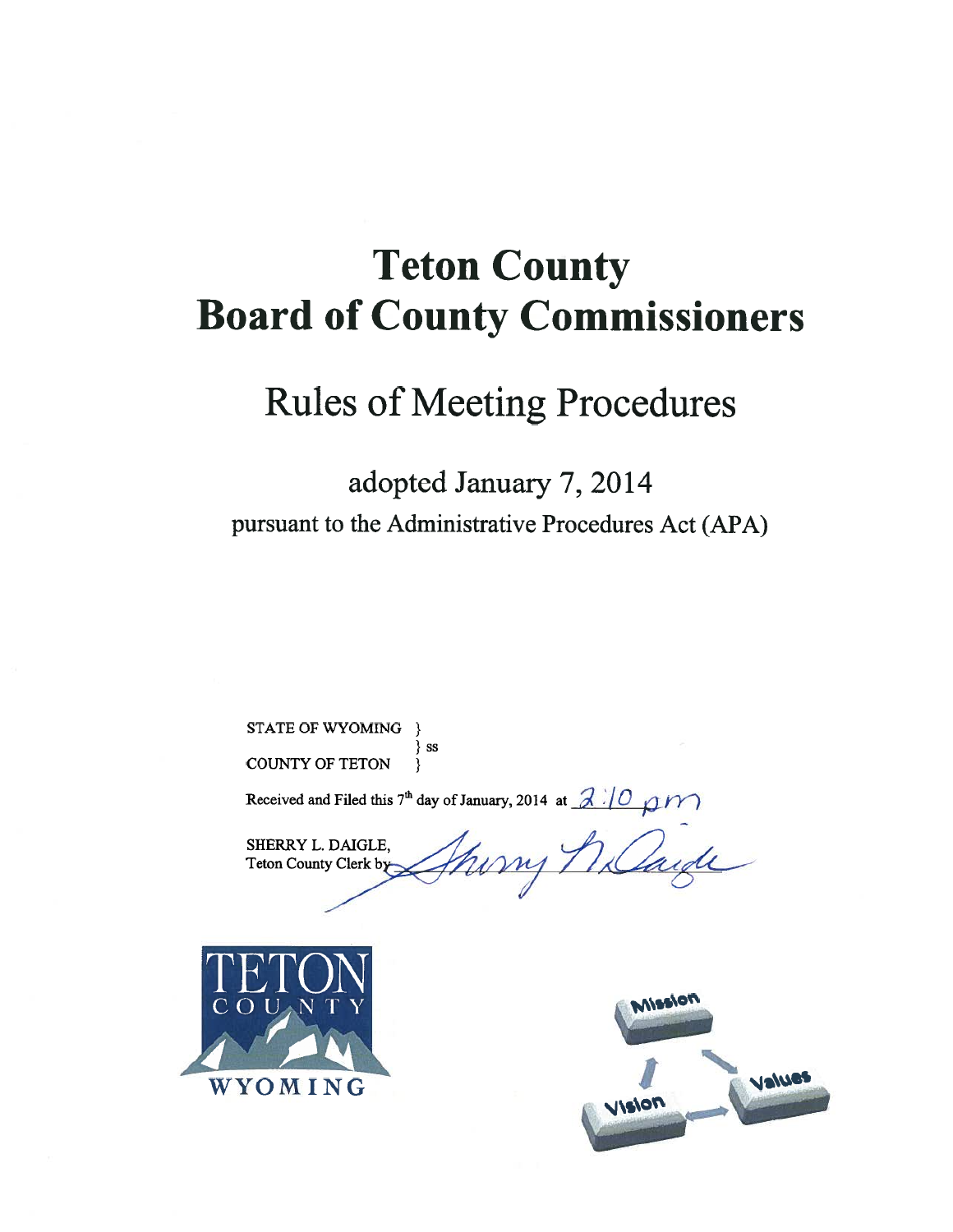### **Teton County Board of County Commissioners**

### **Strategic Plan**

| <b>Mission</b>                                   | <b>Vision</b>           | <b>Values</b>                 |
|--------------------------------------------------|-------------------------|-------------------------------|
| The mission of Teton County, Wyoming             | We are partners and     | Leadership, Stewardship,      |
| government is to support the well-being of its   | stewards to ensure a    | Transparency, Sustainability, |
| residents by providing responsive and efficient  | healthy community,      | Collaboration, Teamwork,      |
| services; providing programs and facilities that | environment and economy | Integrity, Trust,             |
| contribute to public health, safety and welfare; | for this and future     | Professionalism, and          |
| and supporting the community's goals as          | generations             | Objectivity                   |
| expressed in the Jackson Teton County            |                         |                               |
| Comprehensive Plan                               |                         |                               |
|                                                  |                         |                               |

### **Statements of Strategic Intent**

| <b>Organizational Excellence</b>                                                                                                                                                                                                                                                                                                                                                                                                                                                                                     | <b>Environmental Stewardship</b>                                                                                                                                                                                                                                                                                                                                                                                                                                                              |
|----------------------------------------------------------------------------------------------------------------------------------------------------------------------------------------------------------------------------------------------------------------------------------------------------------------------------------------------------------------------------------------------------------------------------------------------------------------------------------------------------------------------|-----------------------------------------------------------------------------------------------------------------------------------------------------------------------------------------------------------------------------------------------------------------------------------------------------------------------------------------------------------------------------------------------------------------------------------------------------------------------------------------------|
| We provide high quality and efficient government services<br>in a collaborative, fiscally responsible and respectful<br>manner for the benefit of Teton County residents and<br>visitors.                                                                                                                                                                                                                                                                                                                            | We actively protect and enhance our unique landscape<br>and environment, which underpin our economy,<br>community, heritage and future well-being.                                                                                                                                                                                                                                                                                                                                            |
| Goals:<br>Increase information sharing and communication with<br>٠<br>the public<br>Define and provide a consistent high standard of<br>٠<br>customer service across all County Agencies<br>Cultivate excellent organizational leadership<br>٠<br>Encourage innovation and best practices across our<br>organization<br>Attract, develop, motivate and retain a high performing<br>٠<br>county workforce<br>Provide a positive work environment that supports<br>٠<br>employees personal and professional well being | Goals:<br>Support an integrated and efficient multi-modal<br>transportation system<br>Implement land use policies that preserve open space<br>٠<br>and wildlife habitat and protecting air and water quality<br>Facilitate sustainable living and business practices in<br>$\bullet$<br>our community<br>Reduce Teton County's environmental footprint<br>$\bullet$<br>through sustainable practices<br>Partner and collaborate with local, state, federal and<br>$\bullet$<br>other agencies |

| <b>Vibrant Community</b>                                                                                                                                                                                                                                                                                                                                                                                                                                                                                                                                                                                                                                                     | <b>Economic Sustainability</b>                                                                                                                                                                                                                                                                                                                                                                                                                                                                                                                                                      |
|------------------------------------------------------------------------------------------------------------------------------------------------------------------------------------------------------------------------------------------------------------------------------------------------------------------------------------------------------------------------------------------------------------------------------------------------------------------------------------------------------------------------------------------------------------------------------------------------------------------------------------------------------------------------------|-------------------------------------------------------------------------------------------------------------------------------------------------------------------------------------------------------------------------------------------------------------------------------------------------------------------------------------------------------------------------------------------------------------------------------------------------------------------------------------------------------------------------------------------------------------------------------------|
| We work here and live here. We volunteer; ride bikes,<br>horses and skis here. We are healthy, well protected and<br>take care of each other and the environment.<br>Goals:<br>Provide services to ensure personal and community<br>$\bullet$<br>safety<br>Promote access to quality and affordable public health,<br>$\bullet$<br>social services and transit for people of all income levels<br>Support access to quality and affordable recreation,<br>education, arts and culture for residents and visitors<br>Support a range of workforce housing opportunities<br>Engage the community and invite civic participation<br>Foster a well planned and livable community | We invest in infrastructure, energy efficiency, and public<br>projects that allow our economy to grow in a way that<br>minimizes environmental pressure.<br>Goals:<br>Partner to develop economic vitality consistent with<br>community values as expressed in the Comprehensive<br>Plan<br>Maintain a diverse workforce which live locally to<br>enhance and support our business community<br>Deliver efficient government services to ensure the<br>safety and welfare of residents and visitors<br>Acquire lands and facilities strategically to meet future<br>community needs |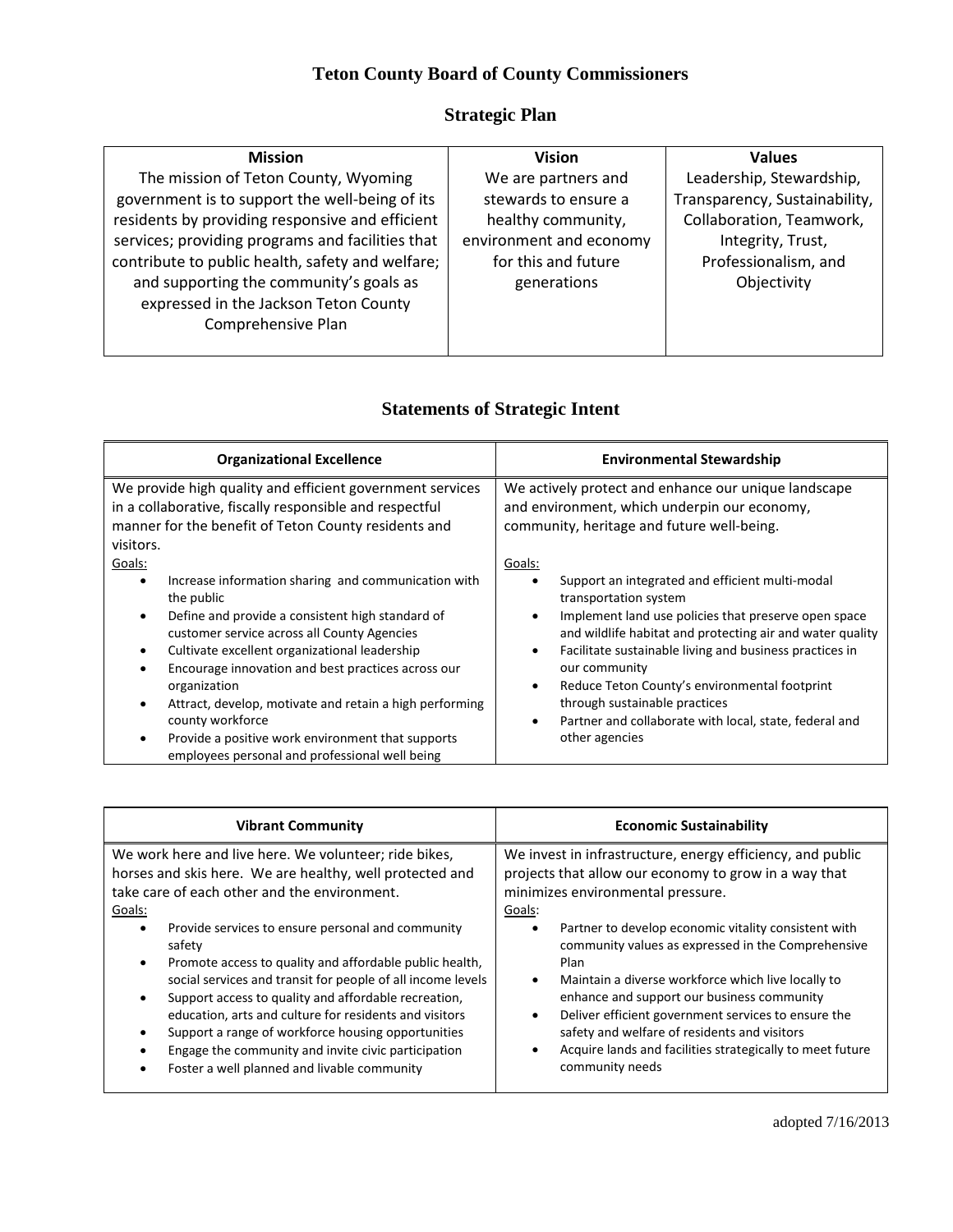- 1. The Chair's role is to facilitate the meeting and move the conversation towards <sup>a</sup> clear outcome.
- 2. When decisions are made, the Chair becomes the point of contact and spokesperson for the Board.
- 3. Board Members speak for themselves not for the board unless asked by the board to be the spokesperson.
- 4. Board should conduct a fair and collaborative debate and strive for consensus.
- 5. Assume positive intentionality.
- 6. Arrive at all meetings highly prepared with the spirit of inquiry. Gather relevant information in advance.
- 7. Board Members should declare their positions but remain open to all of the information presented, the perspective of other Board Members and public comment.
- 8. Board Members should express their opinion, vote and move forward. Do not take it personally if your issue loses.
- 9. Ride for the brand: when <sup>a</sup> motion passes, support the Board's decision, even if you voted against it.
- 10. Take the time to get it right.
- 11. Do not undermine or ambush other Board Members or Staff during <sup>a</sup> public meeting.
- 12. If you have questions of staff, or concerns about their presentation, let them know in advance.
- 13. Treat each other with respect and maintain civility. Every Member has something to teach you.
- 14. Public decisions happen in public settings.
- 15. All requests to staff go through the BCC Administrator. All direction to staff comes from the Board. Be respectful of staff time when making inquiries.
- 16. Board Members will speak one at <sup>a</sup> time, not interrupt, and minimize back and forth debate.
- 17. Act as a positive role model.

**AGREED AND DATED JANUARY 7, 2014** Paul Vogelheim Barbara Allen

Ben Ellis Henk Phill tit Melissa Turley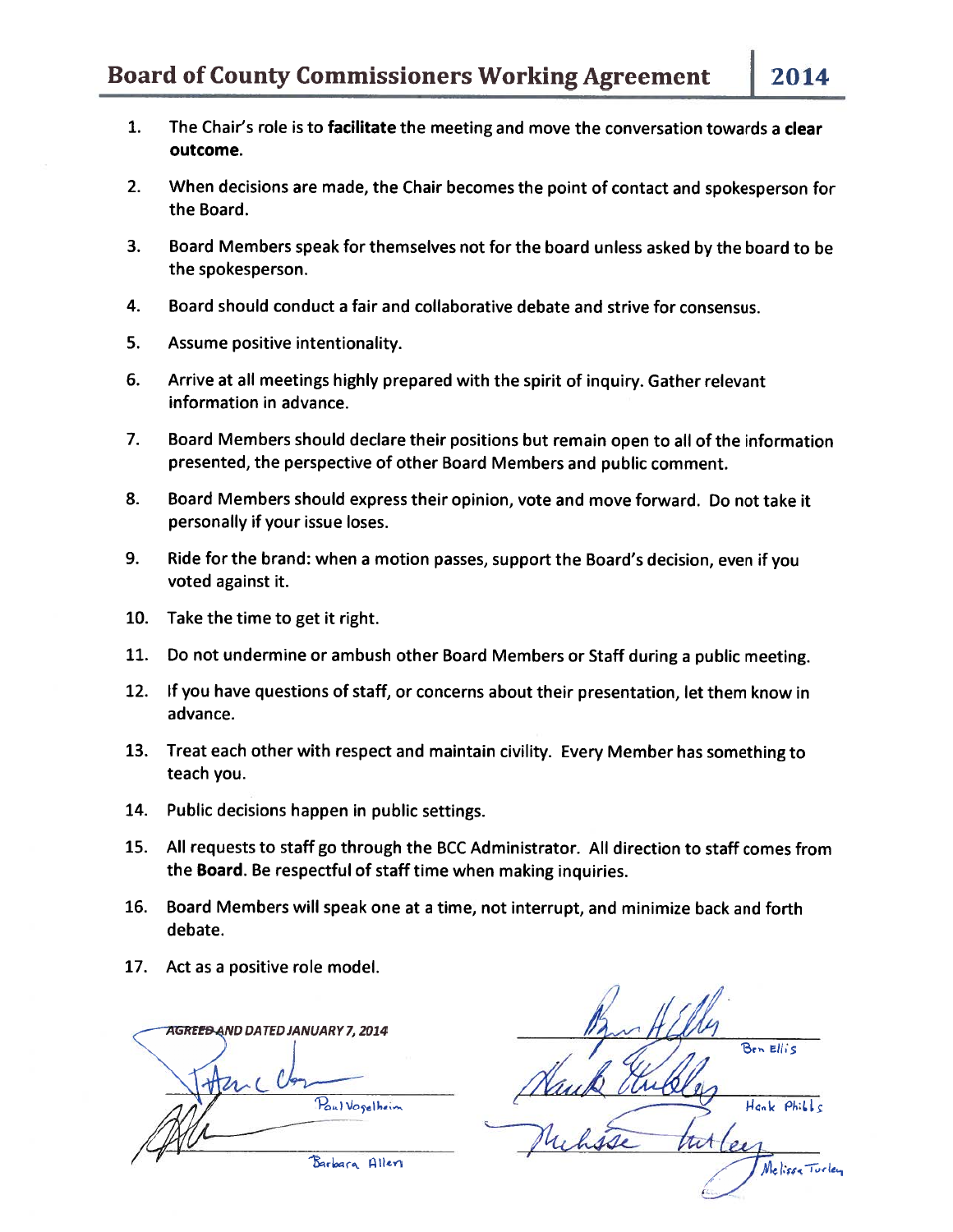## **Index**

### Purpose and Authority

### Chapter 1 Meetings

| Rule $1-1$       | <b>Action Meetings</b>                                                |
|------------------|-----------------------------------------------------------------------|
| Rule $1-2$       | Day-to-Day Administrative Activity and Updates                        |
| Rule $1-3$       | <b>Executive Sessions</b>                                             |
| Rule $1-4$       | <b>Open Meetings</b>                                                  |
| Rule $1-5$       | <b>Public Participation</b>                                           |
| Rule $1-6$       | Commissioner Participation by Telephone or other Electronic Means     |
| Rule $1-7$       | Meetings Conducted by Electronic Means or other form of communication |
| Rule $1-8$       | Recess                                                                |
| Rule $1-9$       | Disruption of Meetings                                                |
| <b>Rule 1-10</b> | <b>Minutes</b>                                                        |
| <b>Rule 1-11</b> | <b>County Clerk Attendance</b>                                        |

### Chapter 2 Conduct of Meetings

| Rule $2-1$       | Rules Governing Procedures; Suspension of Rules |
|------------------|-------------------------------------------------|
| Rule $2-2$       | Applicability of Robert's Rules of Order        |
| Rule $2-3$       | Presiding Officer                               |
| Rule $2-4$       | Call to Order                                   |
| Rule $2-5$       | <b>Order of Business</b>                        |
| Rule $2-6$       | <b>Public Participation</b>                     |
| Rule $2-7$       | Preservation of Order                           |
| Rule $2-8$       | Sergeant-at-Arms                                |
| Rule $2-9$       | <b>County Commissioners to Observe Order</b>    |
| Rule $2-10$      | Procedure to Obtain Floor                       |
| <b>Rule 2-11</b> | Limit on Speaking on the Question               |
| Rule 2-12        | <b>Motions Generally</b>                        |
| <b>Rule 2-13</b> | Division of Question                            |
| <b>Rule 2-14</b> | <b>Statement of Reasons of Voting</b>           |
| <b>Rule 2-15</b> | <b>Subsidiary Motions</b>                       |
|                  |                                                 |

Chapter 3 Meeting Minutes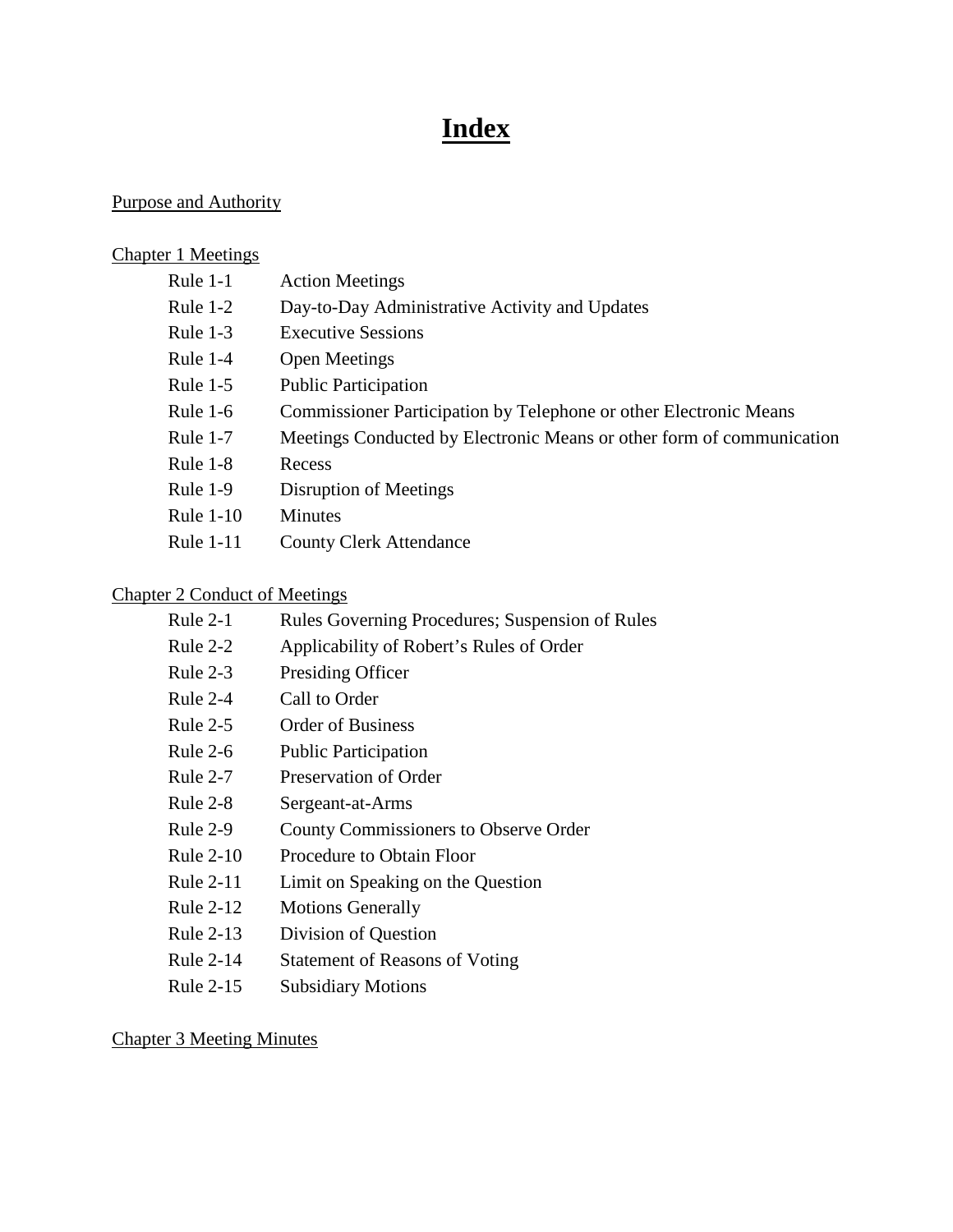## **Purpose and Authority**

The Wyoming Constitution provides in Section 22 of Article 1:

The right to petition, and of the people peaceably to assemble to consult for the common good, and to make known their opinions, shall never be denied or abridged.

And the U.S. Constitution provides in the  $1<sup>st</sup>$  Amendment that Congress shall make no law abridging the freedom of the right of the people to peaceably assemble, and to petition the government for redress of grievances. With full compliance to the U.S. and Wyoming Constitutions the Teton County Board of County Commissioners promulgate these rules and regulations in order to ensure orderly meetings that encourages public participation.

The following guiding principles have been the foundation of the formation of these rules:

- The Commission must act as a body
- The Commission should proceed in the most efficient manner possible.
- The Commission must act by at least a majority.
- Every Commissioner must have an equal opportunity to participate in decisionmaking.
- The Commissioner's Rules of Procedure must be followed consistently.
- The Commission's actions should be the result of a decision on the merits and not a manipulation of the procedural rules.
- Meetings are accomplished in the spirit of openness with the encouragement of public participation.

No deliberative body can efficiently perform without rules of procedure. While rules cannot ensure civility and comment accuracy, or eliminate demagogy, clear rules and their fair and consistent application can lead to an orderly process. Our system of government, with its foundation in a robust, free exchange of ideas and lofty First Amendment aspirations, militates against controlled civil discourse. Certainly, civility cannot be mandated, but order has to be maintained. At the same time, the Commission has to provide a broad opportunity for public participation. As said by Justice Felix Frankfurter in Baumgartner v. United States, 322 U.S. 665, 673-4 (1944), "One of the prerogatives of American citizenship is the right to criticize public men and measures – and that means not only informed and responsible criticism but the freedom to speak foolishly and without moderation."

The following rules are content-neutral time, place, and manner regulations which are narrowly tailored to serve a significant government interest, and leave open ample alternative channels of communication. The significant government interest being an orderly meeting.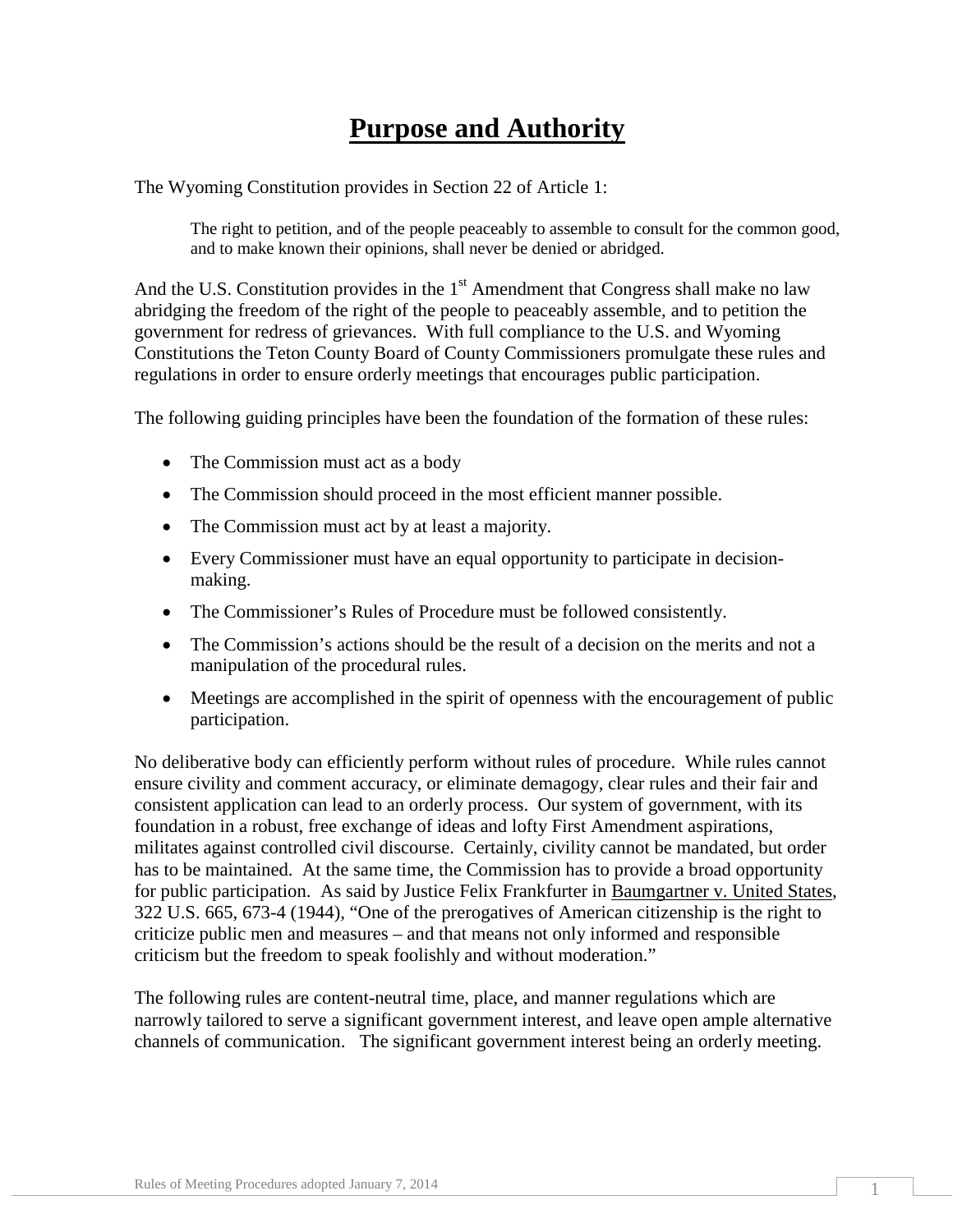## **Chapter 1 Meetings**

#### Rule 1-1 **Action Meetings**

#### A. **Regular Meetings**

- 1. The regular meetings of the Board of County Commissioners shall be on those dates delineated in the Annual Teton County Board of County Commissioners Meeting Schedule Resolution adopted in November of each year. The regular meetings include all Voucher Meetings delineated on the same Meeting Schedule Resolution.
- 2. All Regular meetings shall be held in the commissioner chambers of the Teton County Administrative Office located at 200 S. Willow St., Jackson, Wyoming, or at such other location within the county as may be necessary due to limitations of space or other reasons. (W.S. §16-4-404(a), LexisNexis 2013)
- 3. Any person may request to receive notice of all Regular and Special Meetings of the County Commission from the County Clerk, so long as the request is in writing and is renewed annually.

#### B. **Special Meetings**

- 1. Special meetings may be called by the Chair by giving verbal, electronic or written notice of the meeting to each member of the County Commission and to each newspaper of general circulation, radio or television station requesting notice. The notice shall specify the time and place of the special meeting and the business to be transacted and shall be issued at least eight (8) hours prior to the commencement of the meeting. Proof of delivery of verbal notice to the newspaper of general circulation, radio or television station may be made by affidavit of the clerk or other employee responsible for distribution of the notice of the meeting. (W.S. §16-4-404(b), LexisNexis 2013)
- 2. No other business shall be considered at a special meeting other than the business listed in the notice.

#### C. **Emergency Meetings**

1. The County Commission may hold an emergency meeting on matters of serious immediate concern to take temporary action without notice. Reasonable effort shall be made to offer public notice.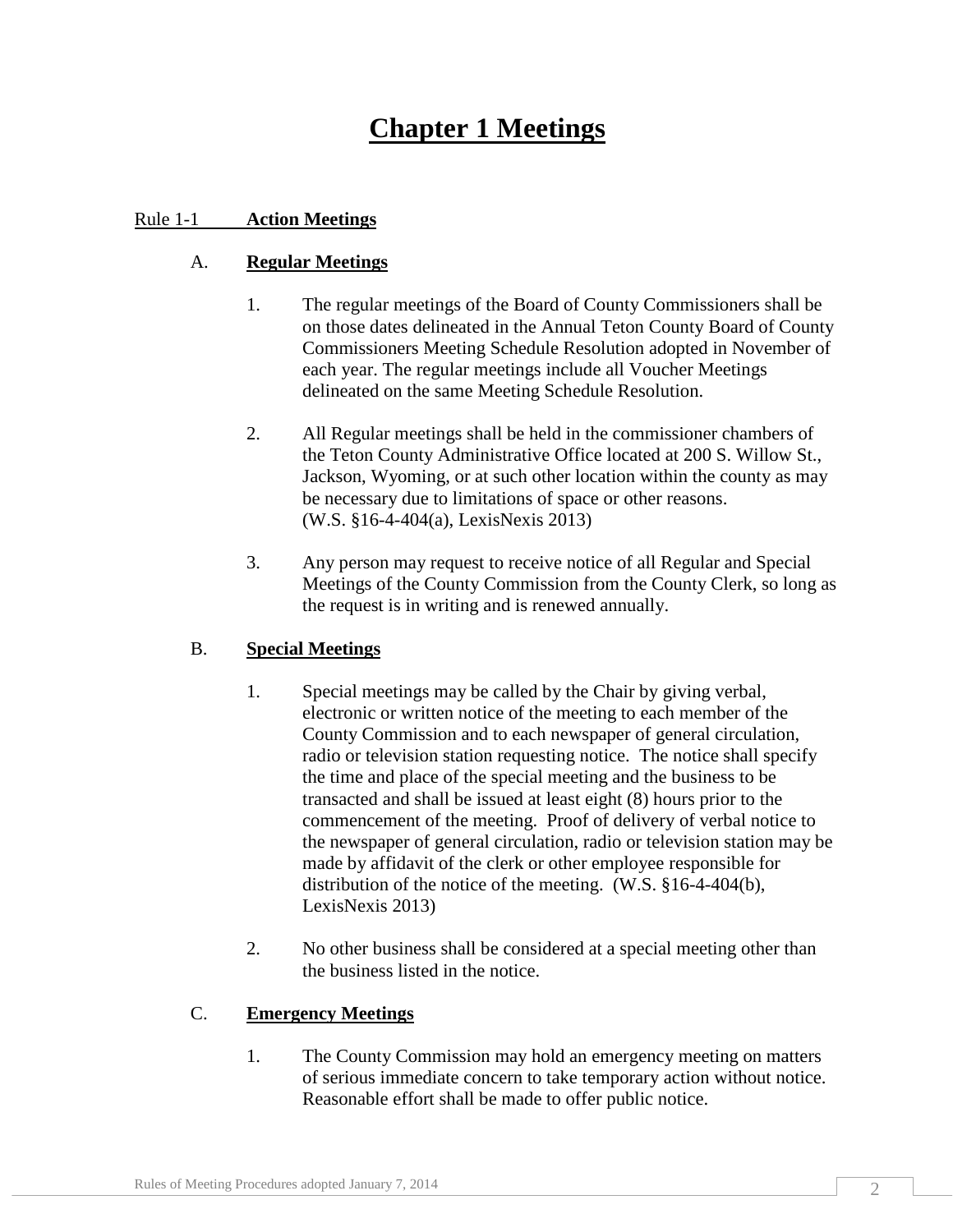2. All action taken at an emergency meeting is of a temporary nature and in order to become permanent shall be reconsidered and acted upon at an open public meeting within 48 hours, excluding weekends and holidays, unless the event constituting the emergency continues to exist after 48 hours. In such case the County Commission may reconsider and act upon the temporary action at the next regularly scheduled meeting of the County Commission, but in no event later than 30 days from the date of the emergency action. (W.S. §16-4-404(d), LexisNexis 2013)

#### Rule 1-2 **Day-to-Day Administrative Activity and Updates**

Updates from staff to the County Commission are considered day-to-day administrative activities and not meetings. No action may be taken by the County Commission during administrative activities, thus minutes are not required to be taken or published. (W.S. §16-4-403(c) (ii), LexisNexis 2013) The County Clerk shall take an audio recording of the proceedings.

These day to day administrative activities and update sessions may be referred to as a "workshop".

#### Rule 1-3 **Executive Sessions**

- A. The County Commission may hold executive sessions not open to the public upon a majority vote of the members present. Executive Sessions may only be held within a regular or special meeting and may not be held independently of a regular or special meeting:
	- 1. With the attorney general, county attorney, sheriff or their respective deputies, or other officers of the law, on matters posing a threat to security of public or private property, or a threat to the public's right of access;
	- 2. To consider the appointment, employment, right to practice or dismissal of a public officer, professional person, or employee, or to hear complaints or charges brought against an employee, professional person or officer, unless the employee, professional person, or officer requests a public hearing. The County Commission may exclude from any public or private hearing during the examination of a witness, any or all other witnesses in the matter being investigated. Following the hearing or executive session, the County Commission may deliberate on its decision in executive sessions;
	- 3. On matters concerning litigation to which the County is a party or proposed litigation to which the County may be a party;
	- 4. On matters of national security;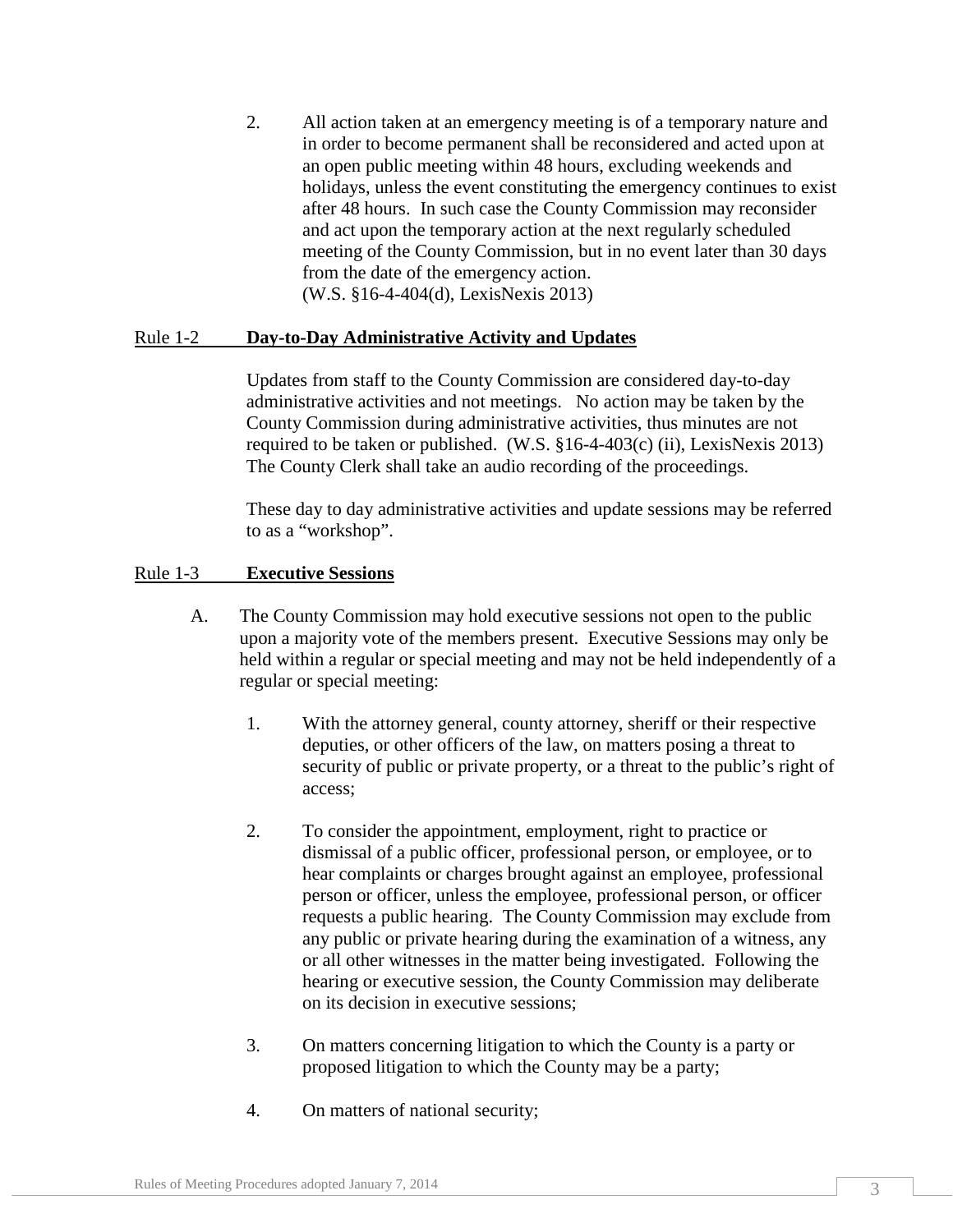- 5. To consider the selection of a site or the purchase of real estate when the publicity regarding the consideration would cause a likelihood of an increase in price;
- 6. To consider acceptance of gifts, donations, and bequests which the donor has requested in writing to be kept confidential;
- 7. To consider or receive any information classified as confidential by law;
- 8. To consider accepting or tendering offers concerning wages, salaries, benefits and terms of employment during all negotiations. (W.S. §16-4-405, Lexis 2001)
- B. The County Clerk or designee shall be present at all executive sessions and shall take the minutes. Approval of minutes from previous executive sessions may only be approved during an executive session. (Fontaine v. Board of County Commissioners, 4 P.3d 890 (Wyo. 2000)). Except for those parts of minutes of an executive session reflecting a member's objection to the executive session as being in violation of the law, minutes and proceedings of executive sessions shall be confidential and produced only in response to a valid court order. The County Clerk may record all executive sessions as an alternative to maintaining written minutes.
- C. No action shall be taken within an executive session. The executive session must be adjourned and any action must be taken in the regular or special meeting in which the executive session was called.

#### Rule 1-4 **Open Meetings**

- A. All meetings of the County Commission are public meetings; open to the public at all times, except as otherwise provided. No action of the County Commission shall be taken except during a public meeting. (W.S. §16-4-403(a), LexisNexis 2013).
- B, Meetings are defined as when at least a quorum of the Teton County Board of County Commissioners (three (3) members), are assembled for the purpose of discussion, deliberation, presentation of information, or taking action regarding public business, after having been called together through the proper authority. (W.S. §16-4-402(a) (iii), LexisNexis 2013)

#### Rule 1-5 **Public Participation**

A member of the public is not required as a condition of attendance at any meeting to register his name, to supply information, to complete a questionnaire, or fulfill any other condition precedent to his attendance. A person seeking recognition at the meeting may be required to give his name and affiliation. (W.S. §16-4-403(b), LexisNexis 2013)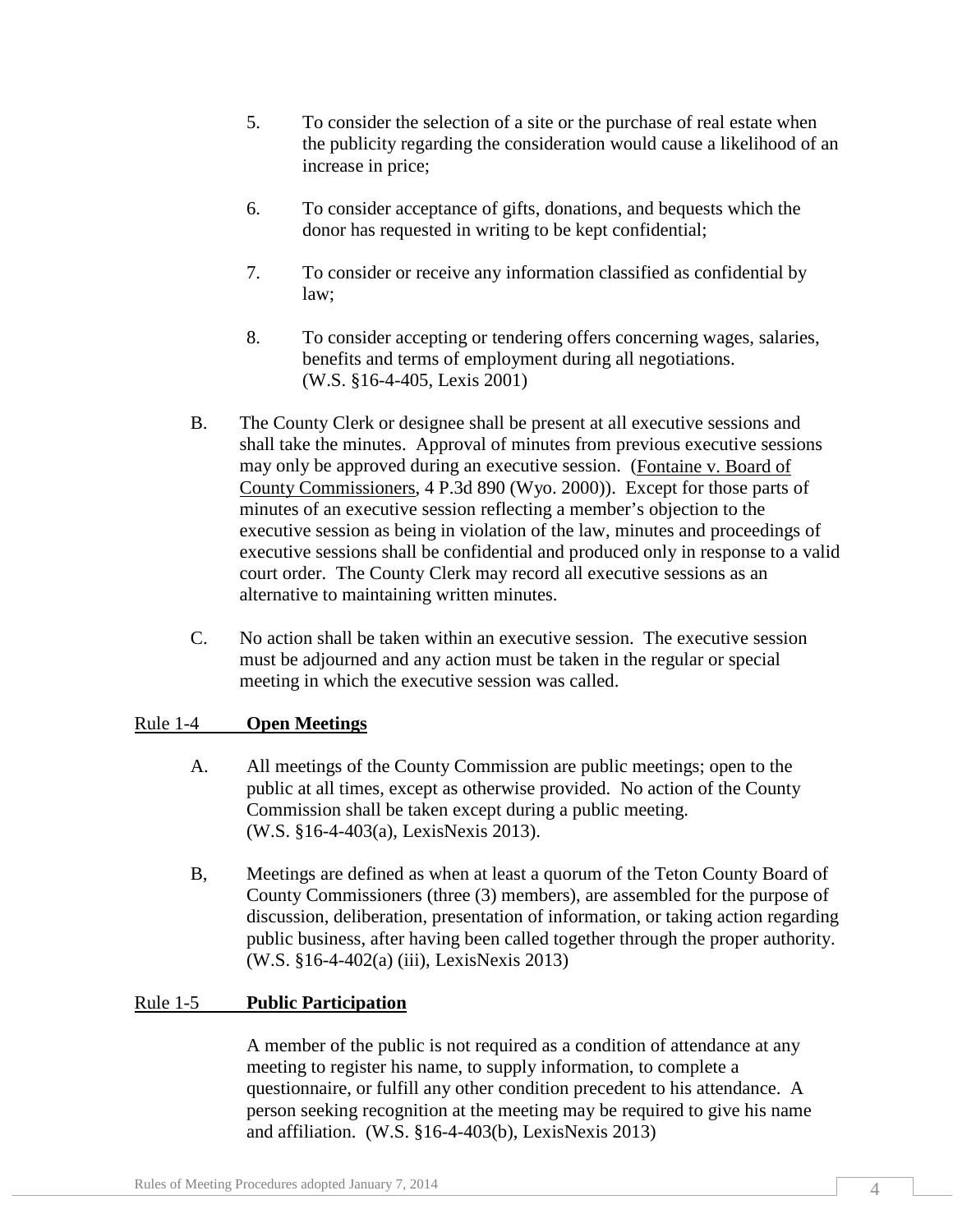#### Rule 1-6 **Commissioner Participation by Telephone or other Electronic Means**

Any County Commissioner may participate in a meeting by means of telephone or other electronic means, so long as all participating County Commissioners are able to communicate with each other contemporaneously and are able to participate fully on that particular issue in its entirety prior to voting. (W.S. §16-4-402(a)(i), LexisNexis 2013).

#### Rule 1-7 **Meetings Conducted by Electronic Means or any other Form of Communication**

No meeting shall be conducted by electronic means or any other form of communication that does not permit the public to hear, read or otherwise discern meeting discussion contemporaneously. Communications outside of a meeting, including, but not limited to, sequential communications among County Commissioners, shall not be used to circumvent the open meetings law. (W.S. §16-4-403(d), LexisNexis 2013)

#### Rule 1-8 **Recess**

The County Commission may recess any regular, special, or recessed regular or special meeting to a place and at a time specified in an order of recess. A copy of the order of recess shall be conspicuously posted on or near the door of the place where the meeting or recessed meeting was held. (W.S. §16-4-404(c), LexisNexis 2013)

#### Rule 1-9 **Disruption of Meetings**

If any public meeting is willfully disrupted by a person or group of persons so as to render the orderly conduct of the meeting unfeasible, and order cannot be restored by the removal of the person or persons who are willfully interrupting the meeting, the Chair may order the removal of the person or group from the meeting room and continue in session, or may recess the meeting and reconvene at another location. Only matters appearing on the agenda may be acted upon in a meeting recessed to another location. Duly accredited members of the press or other news media except those who participated in a disturbance shall be allowed to attend any meeting permitted by this section. (W.S. §16-4-406, LexisNexis 2013)

#### Rule 1-10 **Minutes**

A. All minutes of Regular and Special Meetings shall be published in the official newspaper as designated by the County Commission. The County Clerk shall take an audio recording of the proceedings. (W.S. §18-3-516(a), LexisNexis 2013).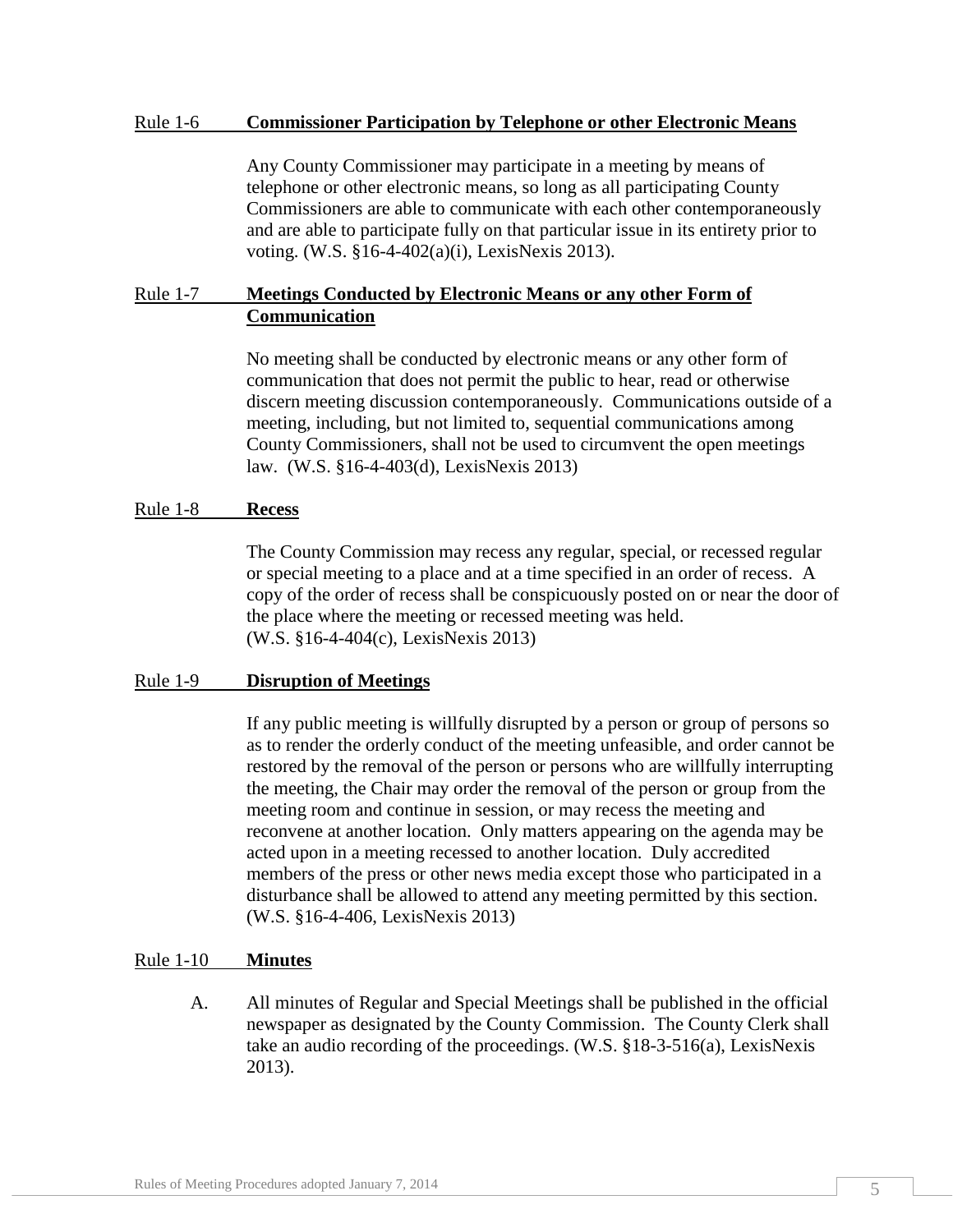B. Minutes are required to be taken, but not published, from a meeting where no action is taken by the County Commission. (W.S. §16-4-403(c), LexisNexis 2013).

Action is defined as meaning the transaction of official business of the County Commission including a collective decision, a collective commitment or promise to make a positive or negative decision, or an actual vote upon a motion, proposal, resolution, regulation, rule, or order at a meeting. (W.S. §16-4-402(a) (i), LexisNexis 2013). The County Clerk shall take an audio recording of the proceedings.

C. Minutes are not required to be taken or published for day to day administrative activities (workshop) of the County Commission. The County Clerk shall take an audio recording of the proceedings. (W.S. §16-4-403(c) (ii), LexisNexis 2013).

#### Rule 1-11 **County Clerk Attendance**

- A. The County Clerk or designee shall be present at all County Commission regular, special and emergency meetings, executive sessions, and day to day administrative updates to record proceedings. (Fontaine v. Board of County Commissioners, 4 P.3d 890 (Wyo. 2000))
- B. The County Clerk or designee only needs to attend meetings that are called by the County Commission. (W.S. §16-4-402(a)(iii), LexisNexis 2013)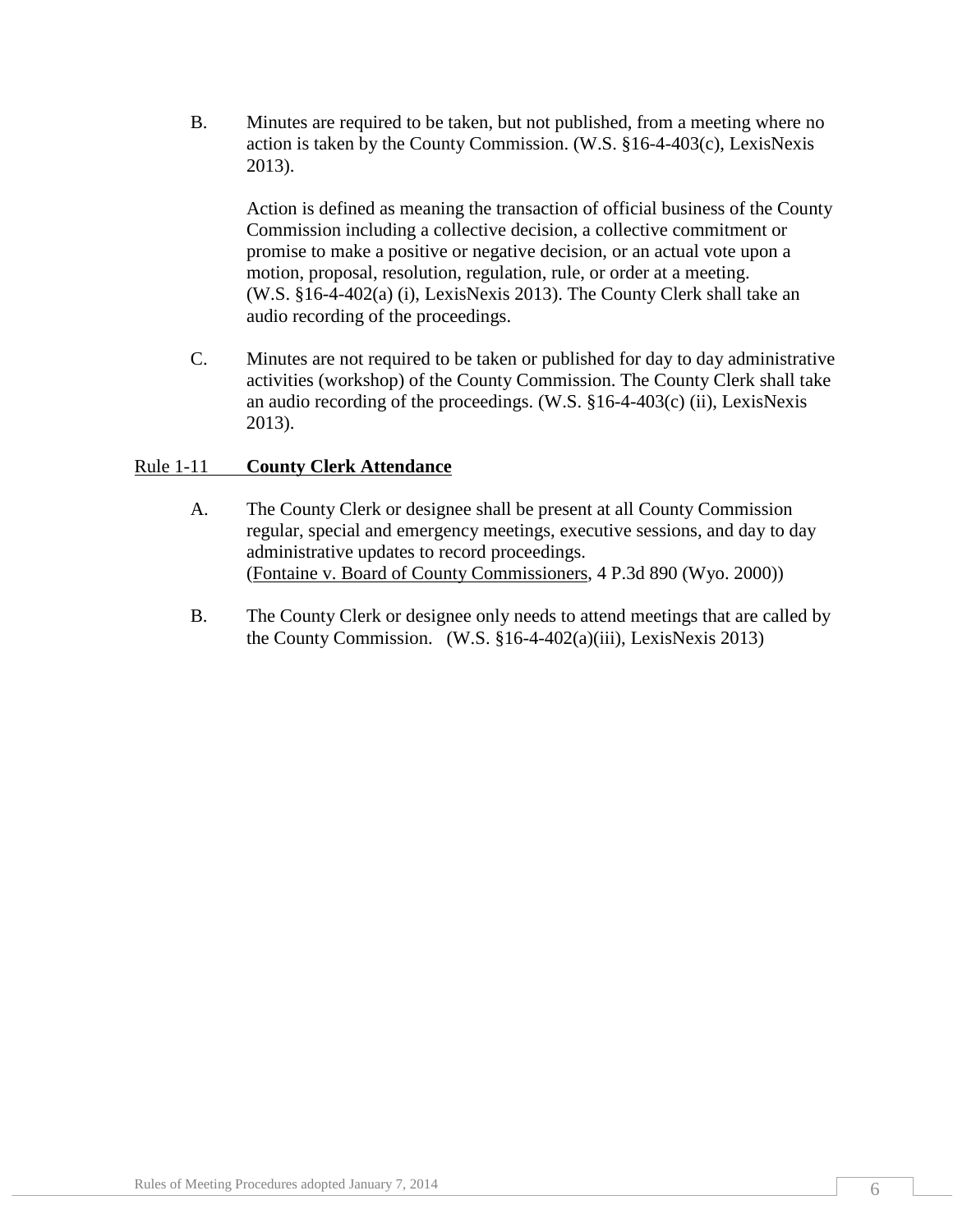### **Chapter 2 Conduct of Meetings**

#### Rule 2-1 **Chapter Constitutes Rules Governing Procedures; Suspension of Rules**

The provisions of this chapter shall constitute the rules and regulations governing the procedures of the County Commission, and shall be strictly adhered to unless temporarily suspended by three-quarters vote of the County Commissioners present at the meeting. The motion to suspend the provisions of this chapter must specify for what purpose the suspension is made and the suspension shall exist only until the purpose named in the motion is accomplished.

#### Rule 2-2 **Applicability of Robert's Rules of Order**

This Chapter shall govern the County Commission in regards to parliamentary procedure of meetings, however, for those areas of parliamentary procedure in which this Chapter is silent, the rules of parliamentary procedure contained in Robert's Rules of Order, Newly Revised,  $11<sup>th</sup>$  Edition, and any subsequent editions or amendments thereto, if any, shall govern the County Commission so long as Robert's Rules of Order are not inconsistent with the provisions of this Chapter or the Statutes of the State of Wyoming.

#### Rule 2-3 **Presiding Officer**

The Chair shall preside at all meetings of the County Commission as the presiding officer. In the absence of the chair, the vice-chair shall preside and act as chair until the appearance of the chair. If the vice-chair is unavailable, the county commission may appoint by a majority vote a chair pro-tem. The chair pro-tem and vice-chair when occupying the place of the chair, may exercise all of the powers of that office, and have the same privileges, while so acting, shall be as binding upon the Board of County Commissioners and upon the County of Teton, as if done by the chair.

#### Rule 2-4 **Call to Order**

At the hour appointed for the meeting of the County Commission, the County Commission shall be called to order by the presiding officer. If a quorum is present, the County Commission shall proceed to the business which may come before it. Three (3) County Commissioners shall constitute a quorum.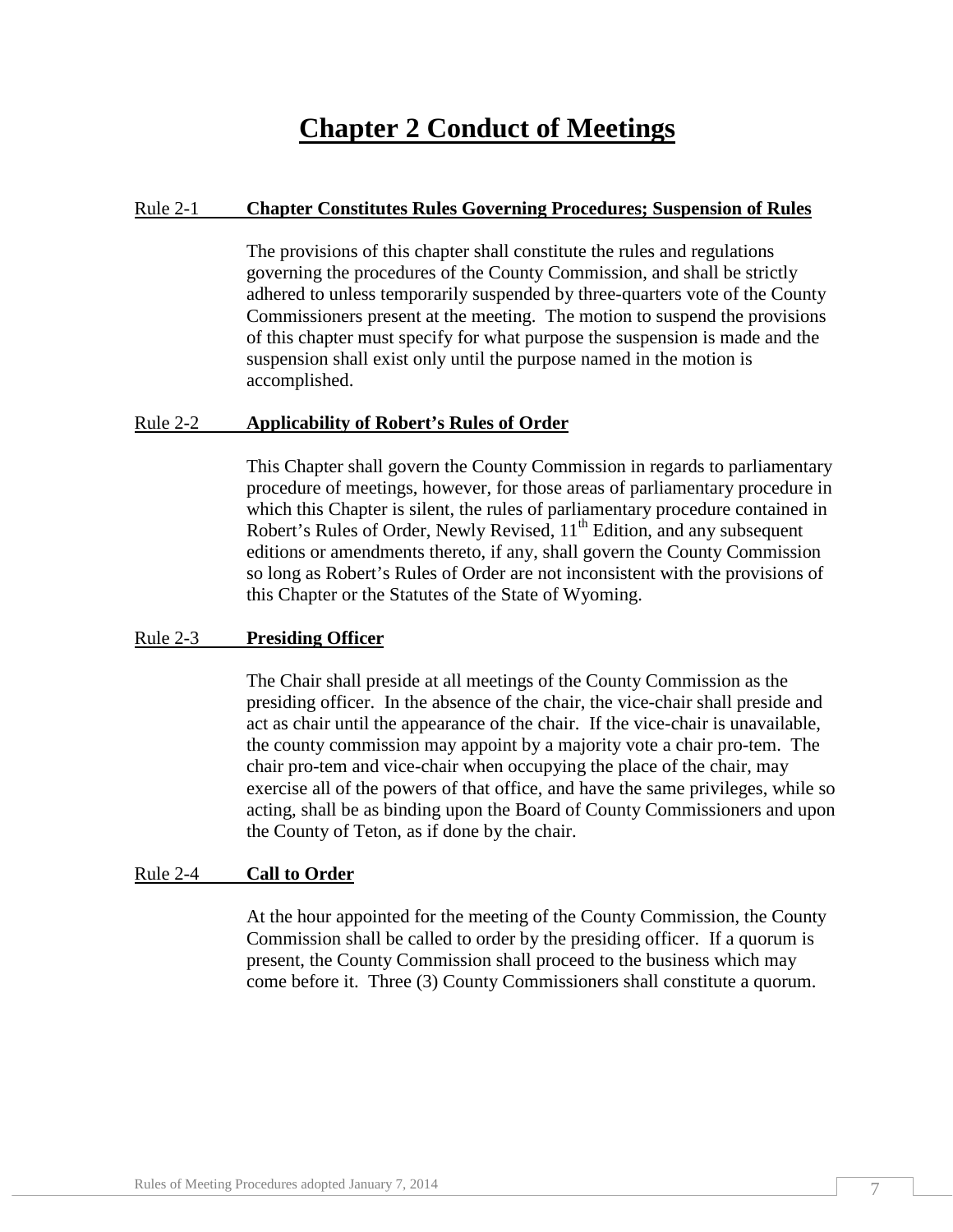#### Rule 2-5 **Order of Business**

- A. The order of business at each regular County Commission meeting shall be as set forth in the agenda prepared prior to each meeting. The suggested agenda format is as follows:
	- Call to Order
	- Roll Call
	- Quorum Pronouncement by the Chair
	- Approval of Minutes
	- Adoption of Agenda
	- Adoption of Consent Agenda/Vote on Consent Agenda Items
	- Communications/Public Comment
	- Matters from Staff
	- Matters from Planning and Development
	- Adjournment
- B. The County Clerk or designee shall prepare and deliver to each commissioner and the County Attorney an agenda no later than 7 days preceding the next meeting. Items to be included on the agenda must be submitted to the County Clerk in writing two weeks prior to the Tuesday meeting. The County Clerk shall present the proposed agenda to the Chair for approval prior to noticing. The County Clerk shall also provide a copy of the agenda to every person who has requested the same in writing during the preceding year.
- C. Following adoption of the agenda at the meeting, agenda items may not be added, removed, or their order changed unless by a vote of the majority of the commissioners present.
- D. A Consent Agenda may be adopted by a majority of the County Commissioners. An opportunity shall be given for the public to request that an item be removed from the consent agenda, if public comment on that item is anticipated. Any County Commissioner may remove any item from the Consent Agenda to be handled as a normal agenda item. After the Consent Agenda is adopted, a second motion shall be made and seconded that approves all items on the consent agenda as stated in the proposed motions in the staff reports. The minutes shall reflect the approval of the items on the consent agenda with the motions as listed in the staff reports.

#### Rule 2-6 **Public Participation**

A. Recognition. No person may address the Commission without the permission of the presiding officer, or a majority of the quorum, or as otherwise required by law.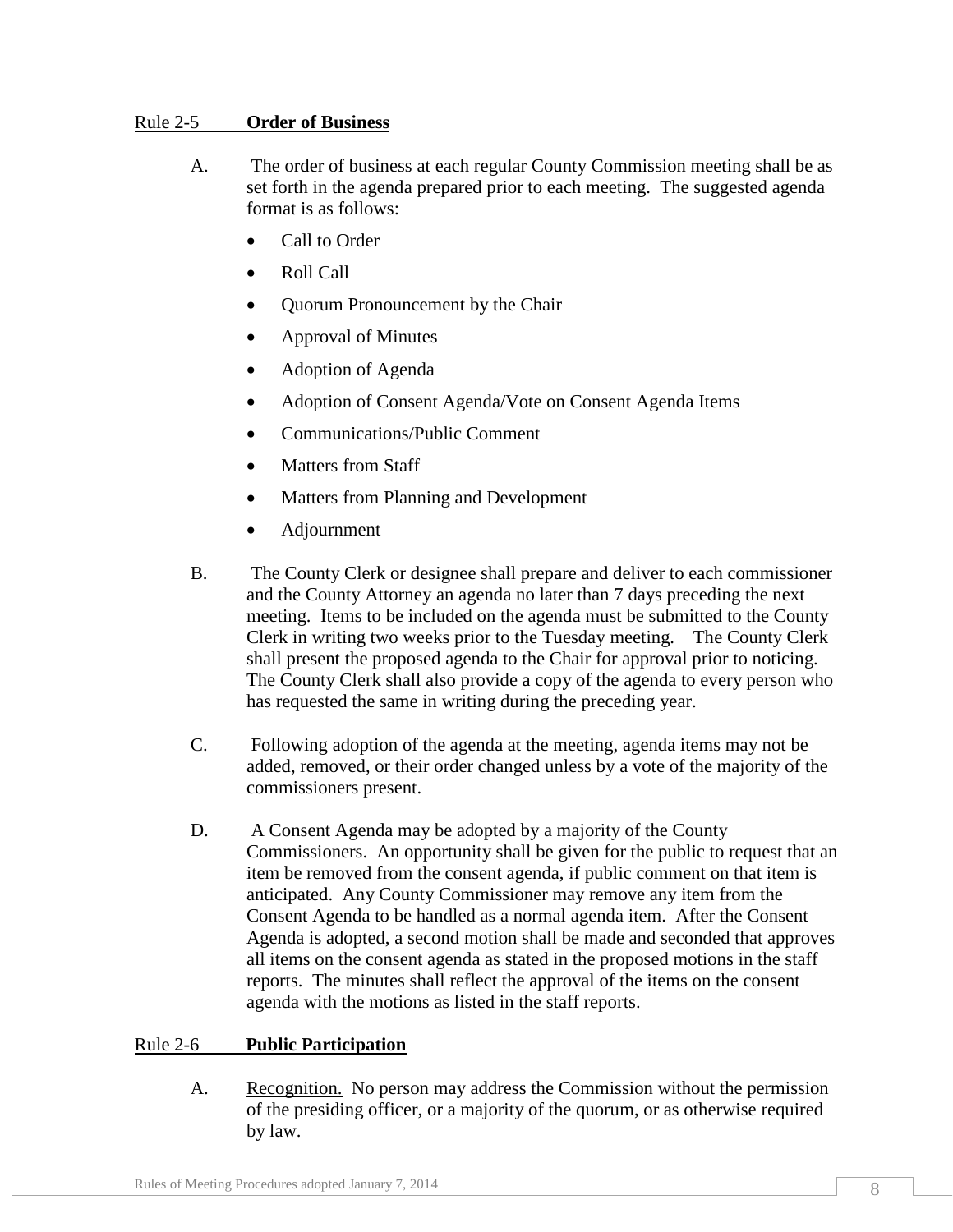- B. Addressing the Commission. A person addressing the Commission shall do so at the speaker's rostrum and shall begin by offering his or her name and group affiliation, if any, orally, and in writing if requested. All remarks shall be addressed to the chair. No cross-talking shall be permitted.
- C. Limits. Each speaker shall limit his or her remarks to a reasonable time. The presiding officer may limit remarks to a timed limit, and may request a speaker to stop speaking if repetitive or exceeding a reasonable amount of time to speak. Each speaker shall avoid repetition of the remarks of prior speakers and speak only to the agenda item under consideration.
- D. Questions. Following each speaker's remarks, each commissioner shall be given the opportunity to comment further and to address questions to the speaker. The speaker may not be permitted or required to answer such questions if all the commissioners present other than the questioner object.
- E. Written Communication. Consideration of written communications of an evidentiary or argumentative nature that is received by the Commission less than 48 hours prior to the meeting is discouraged, and no commissioner is obligated to take into consideration matters contained therein. Similarly, consideration of petitions, except to the extent that the signatures are witnessed by notary public, is discouraged and no commissioner shall have any obligation to assume the genuineness of un-witnessed signatures to any petition.

#### Rule 2-7 **Preservation of Order**

The Presiding Officer shall preserve order, prevent personally directed comments, confine members in debate to the question, and shall decide who shall be first heard when two or more commissioners rise at the same time. Any appeal of the presiding officer's decision in such case shall be to the County Commission then sitting, which shall decide at once and without debate, and a member called to order may extenuate or justify. A member called to order at a County Commission meeting shall at once suspend his remarks, unless permitted to explain. If there is no appeal, the decision of the presiding officer shall be conclusive and, if an appeal is taken, the County Commission shall decide the question at once and without debate.

#### Rule 2-8 **Sergeant-at-Arms**

The County Sheriff, or his designee, shall act as sergeant-at-arms at all meetings of the County Commission at the request of the chair, and he shall preserve order at such meetings and carry out the directions of the presiding officer respecting any business of the county commission.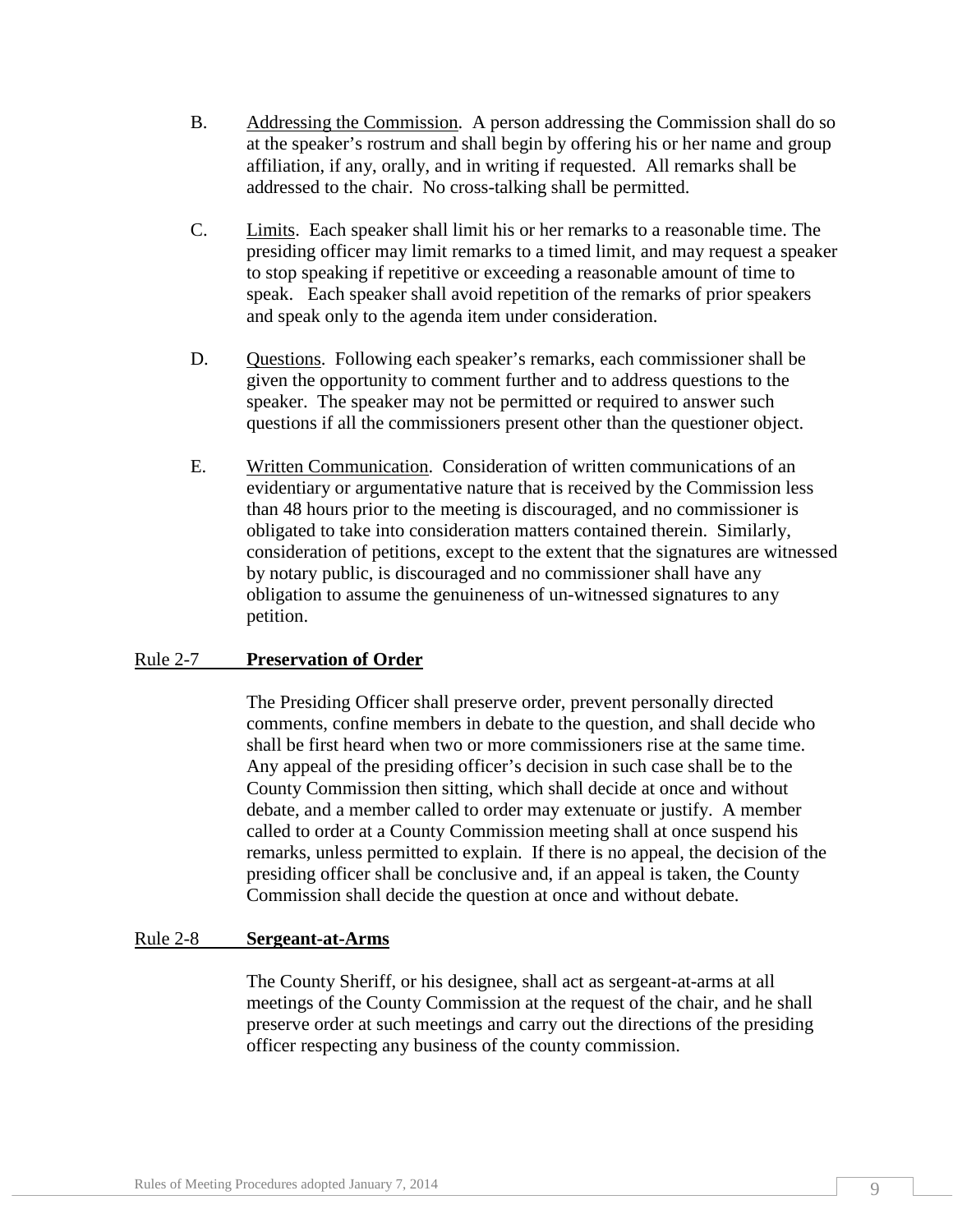#### Rule 2-9 **County Commissioners to Observe Order**

No county commissioner shall entertain conversation while another is speaking at a County Commission meeting nor pass between the speaker and the presiding officer.

#### Rule 2-10 **Procedure to Obtain Floor**

Each county commissioner, before speaking on any question at a county commissioner meeting, shall address himself to the presiding officer by his proper title, and shall not proceed with his remarks until recognized and named by the presiding officer. A Commissioner may obtain the floor without recognition by the presiding officer for a point of order.

#### Rule 2-11 **Limit on Speaking on the Question**

No county commissioner shall speak more than twice on the same question without leave of the presiding officer, nor more than once until each member present desiring to speak shall have spoken.

#### Rule 2-12 **Motions Generally**

- A. No question shall be debated or put to a vote at a county commission meeting unless the same is seconded. When a motion is seconded, it shall be so stated by the presiding officer before debate or action thereon.
- B. Each motion shall be reduced to writing by the county commissioner making it if the presiding officer or any county commissioner shall ask it.
- C. After a motion is stated by a presiding officer, it shall be deemed to be in the possession of the County Commission, but it may be withdrawn by the presiding officer before decision or amendment, with the permission of the County Commission.

#### Rule 2-13 **Division of Question**

If the question before the County Commission contains more than one distinct proposition, any county commissioner may have the same divided.

#### Rule 2-14 **Statement for Reasons of Voting**

Any county commissioner may state his reason for voting upon any question either immediately before or immediately after the entire vote is taken of all members, but he shall confine his remarks strictly to the subject under consideration, and shall not spend longer than five minutes.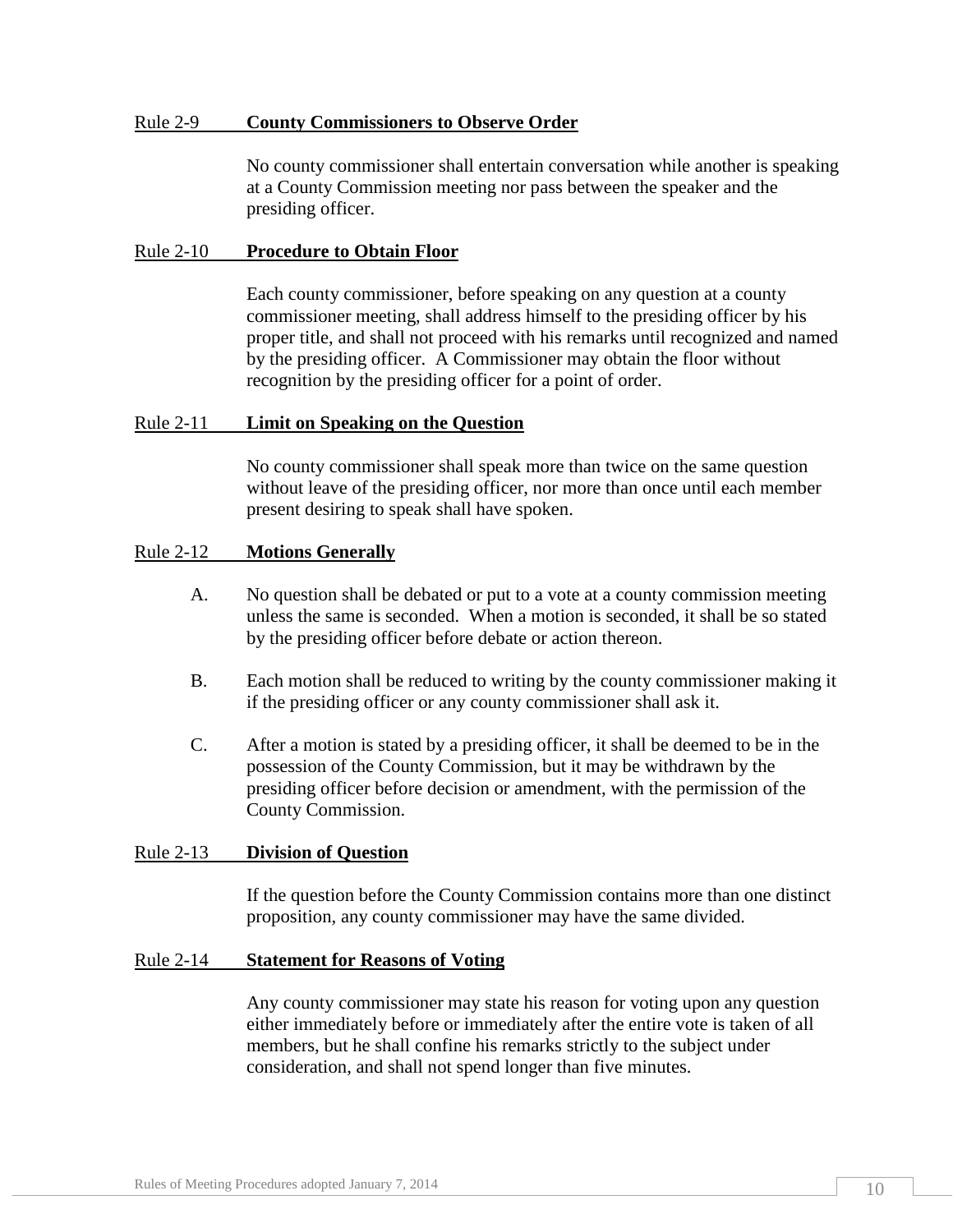#### Rule 2-15 **Subsidiary Motions**

- A. When a question is before the County Commission, no motion shall be received, except as herein specified, which motion shall have precedence in the order stated:
	- 1. **To appeal** a procedural ruling of the presiding officer. The motion needs a second. The presiding officer has the first opportunity to speak to the appeal. Then debate may occur among the commissioners, and finally the presiding officer has the last right to speak before taking the vote. A majority vote is needed to sustain the decision of the chair;
	- 2. **To adjourn**. This motion may be made only at the conclusion of the action on a pending substantive matter; it may not interrupt deliberation of a pending matter. A motion to simply adjourn cannot be amended, but a motion to adjourn to a time named may be amended and is open to debate;
	- 3. **To take a brief recess**. This may be voted upon or is a privilege of the chair.
	- 4. **Question of Privilege.** Permits a member to make a request relating to the rights and privileges of the commission. Does not require a second and is not debatable. The chair rules on the request. Normally used to request to go into executive session, complain about noise, introduce a guest, or to turn down the heat in the room.
	- 5. **Call to follow the agenda**. The motion must be made at the first reasonable opportunity or it is waived. The commission may set aside the agenda by a two-thirds vote.
	- 6. **Point of Order**. A second is not required and is not debatable. To rise to a point of order is to protest a breach of the rules. The chair rules on the request.
	- 7. **To suspend the rules.** The commission may not suspend provisions of the rules that are imposed by law, for example motions that require 2/3 by statute. To suspend the rules requires a 2/3 vote;
	- 8. **Object to Consideration of a Question**. This motion is made to prevent the main motion from being considered. No second is required and it is not debatable. The motion requires a 2/3 vote in the negative not to consider. Only a negative vote can be reconsidered. If 2/3 of the commissioners vote in the negative, then the motion cannot be considered for the duration of the meeting. It can be proposed again at another meeting. The presiding officer shall state the question as: "The consideration of the question is objected to. Shall the question be considered? Those in favor of considering the question please say aye."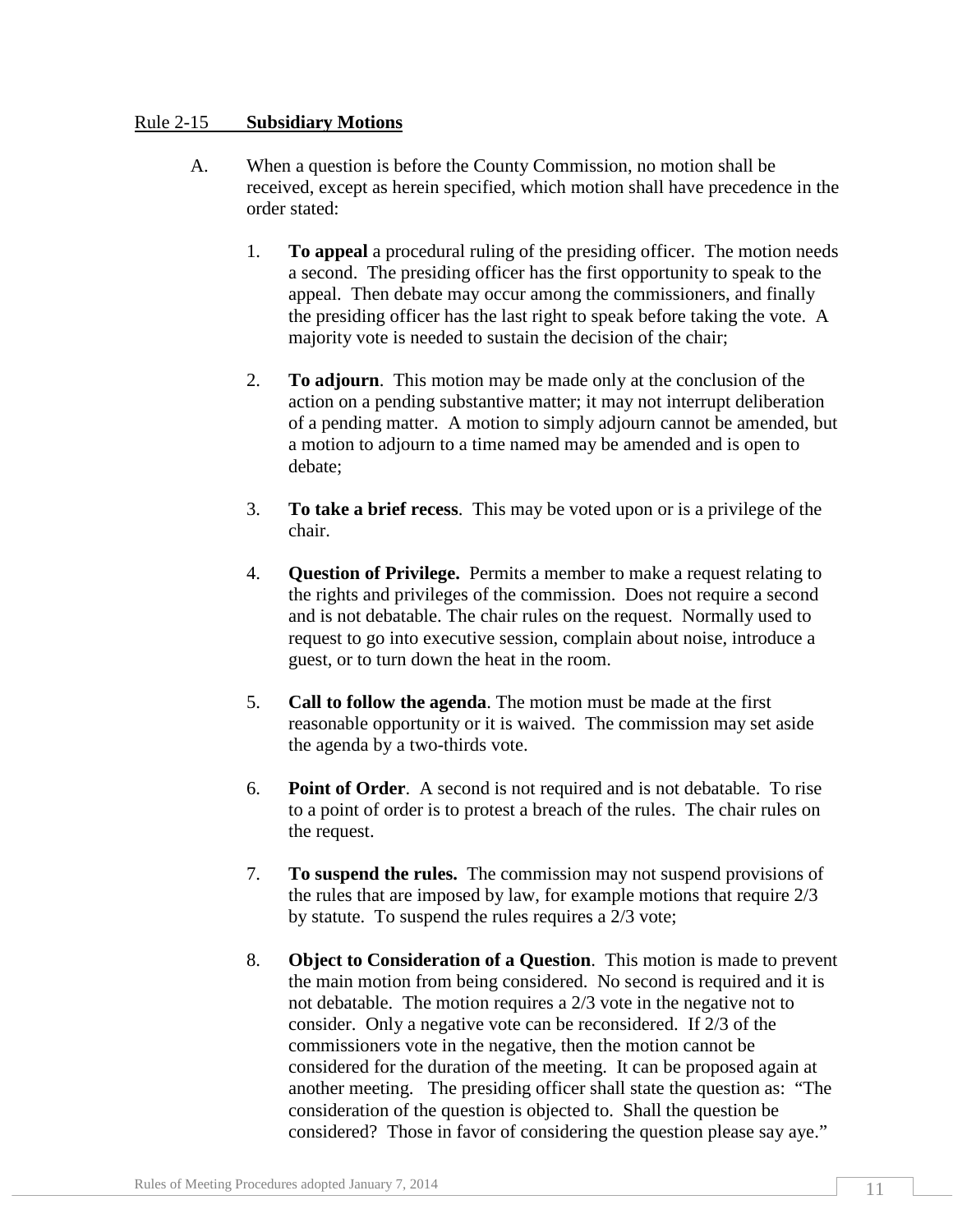- 9. **Division**.To verify a voice vote by having members stand. No second is required and it is not debatable. If called for it is done automatically without a ruling from the presiding officer.
- 10. **Point of Information**. To request information
- 11. **To go into executive session**. The Commission may go into executive session only under the provisions of the Wyoming Open Meetings Act. The motion shall cite the statutory basis for the executive session and shall be adopted at an open meeting.
- 12. **To leave executive session.** This motion may be made at the conclusion of the executive session it may not interrupt deliberation of a pending matter.
- 13. **To defer consideration**. The Commission may defer a substantive motion for later consideration at an unspecified time. A substantive motion, the consideration of which has been deferred, expires 30 days thereafter unless a motion to revive consideration is adopted. This motion should be distinguished from a motion to postpone to a certain time or date, which matter then automatically is brought up again when that time arrives.
- 14. **Motion for the previous question**. This motion is not in order until there have been at least 20 minutes of debate and/or every member has had an opportunity to speak once. The previous question shall be put in this form: "Shall the main question now be put?" It shall be admitted when demanded by a majority of the members present. Its effect, when sustained by a majority of the members present, shall put to an end all debate and bring the County Commission to a direct vote.
- 15. **To postpone to a certain time or day**. A Motion to postpone to a certain time or day may be either made as a general order or a special order. A special order requires two-thirds vote, whereas a general order only requires a majority. A General Order states the date and/or the approximate time that the matter will be taken up, but does not interrupt pending matters at that time. A Special Order states a specific date and time and at that specified time all pending matters cease in order to consider the special order. If consideration of a motion has been postponed, a new motion with the same effect cannot be introduced while the postponed motion remains pending. A person who wishes to revisit the matter must either wait until the day in question or move to suspend the rules. Motions to Lay on the Table are to be only used for laying and removing items from the table of the same meeting. Improper usage of a Motion to Lay on the Table should be restated by the chair as a motion to postpone if it appears that is the true intention.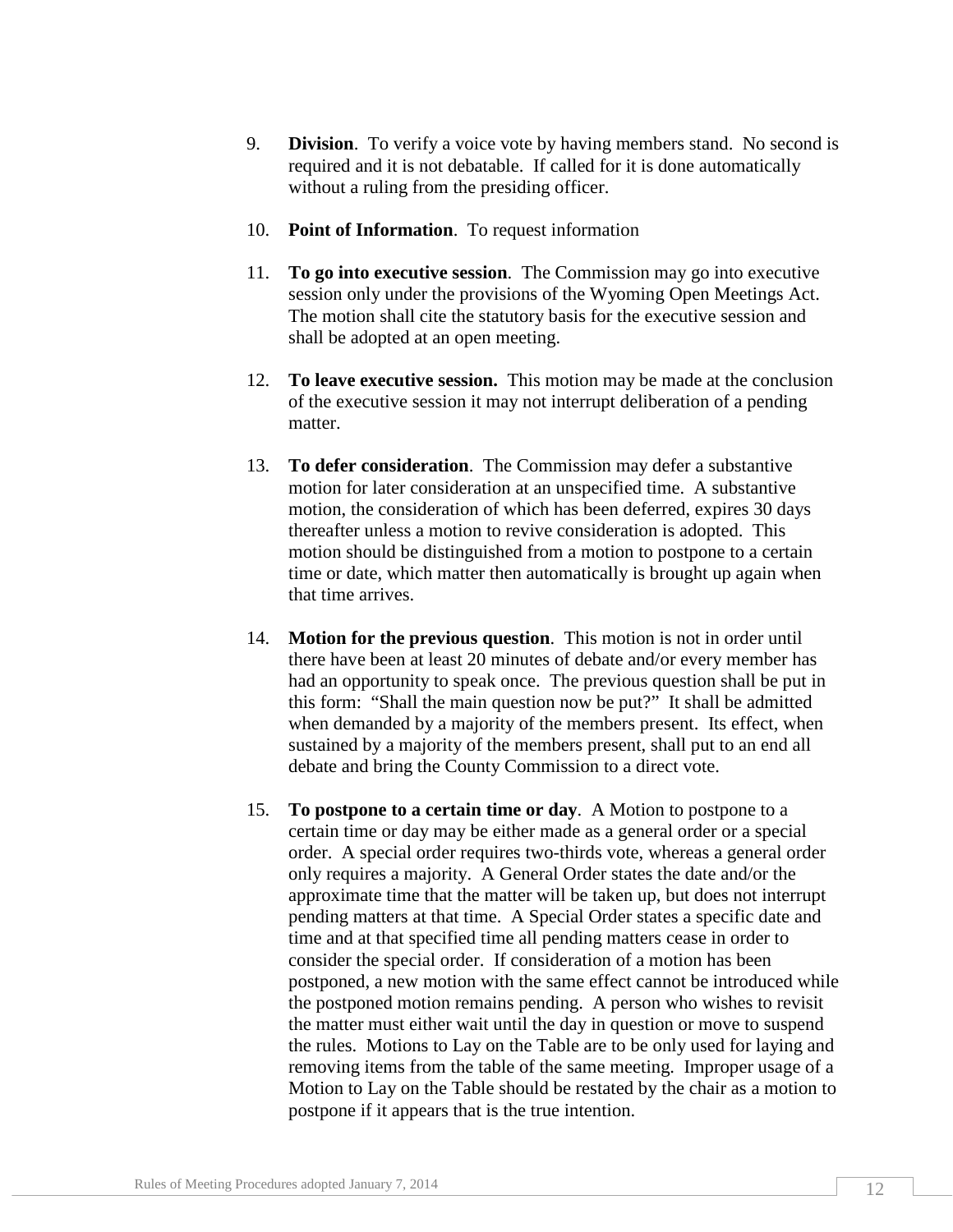- 16. **Refer.** The Commission may vote to refer a substantive motion to a committee or the staff for its study and recommendation.
- 17. **To amend.** An amendment to a motion must be pertinent to the subject matter of the motion. An amendment is improper if adoption of the motion with that amendment added would have the same effect as rejection of the original motion. The intent of such an amendment should be achieved in a simpler, more straightforward manner by the defeat of the original motion. Pertinent amendments that make major substantive changes to the original motion are proper. A proposal to substitute completely different wording for a motion or an amendment shall be treated as a motion to amend. On an amendment to strike out and insert, the paragraph or sentence it amends shall be first read as it stands, then the words proposed to be struck out, and then those words proposed to be inserted and finally the paragraph or sentence as it would stand if so amended. A motion may be amended, and that amendment may be amended, but no further amendments may be made until the last offered amendment is disposed of by a vote. Friendly amendments must be approved by the commissioner making the original motion and the commissioner who seconded the motion, and then treated as the main motion.
- 18. **To revive consideration**. The commission may vote to revive consideration of any substantive motion earlier deferred by Motion to Defer Consideration. The motion is in order at any time within the 30 days after the date of a vote to defer consideration. A substantive motion on which consideration has been deferred expires 30 days after the deferral unless a motion to revive consideration is adopted.
- 19. **To Reconsider**. The Commission may vote to reconsider its action on a matter. The motion to do so must be made by a member who voted with the prevailing side, must be seconded by any member regardless of how that member voted originally, and only at the meeting during which the original vote was taken or at the next regular meeting. ("Regular" meeting includes voucher meetings). When a motion is lost by reason of not receiving a two-thirds vote required for its passage, a motion to reconsider may be made by those voting in the minority. A motion for reconsideration being once made and decided in the negative shall not be renewed, nor shall a vote to reconsider be reconsidered.
- 20. **To rescind**. The Commission may vote to rescind actions it has previously taken.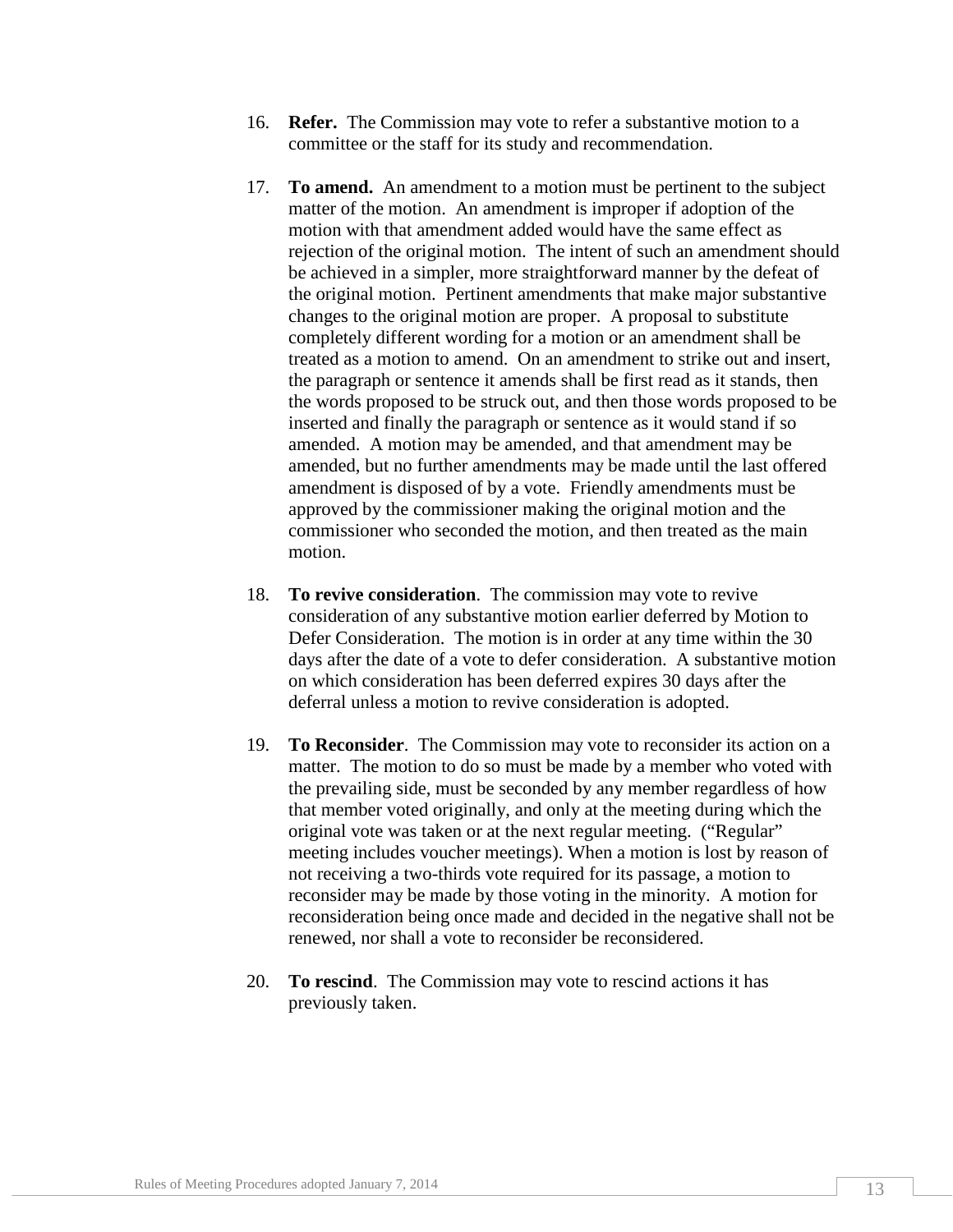- 21. **To prevent reintroduction/reconsideration for six (6) months**. The motion shall be in order immediately following the defeat of a substantive motion and at no other time. The motion requires for adoption a vote equal to two-thirds (2/3) of the entire membership of the Commission. If adopted, the restriction imposed by the motion remains in effect for six (6) months.
- B. When one of the motions listed in subsection (A.) of this section is made:
	- 1. No other motion which is inferior to it in precedence may be made;
	- 2. All motions then pending must be put in the order of their rank as set forth in subsection (A.) of this section; and
	- 3. No motion or proposition of a subject different from that under consideration shall be admitted under color of amendment.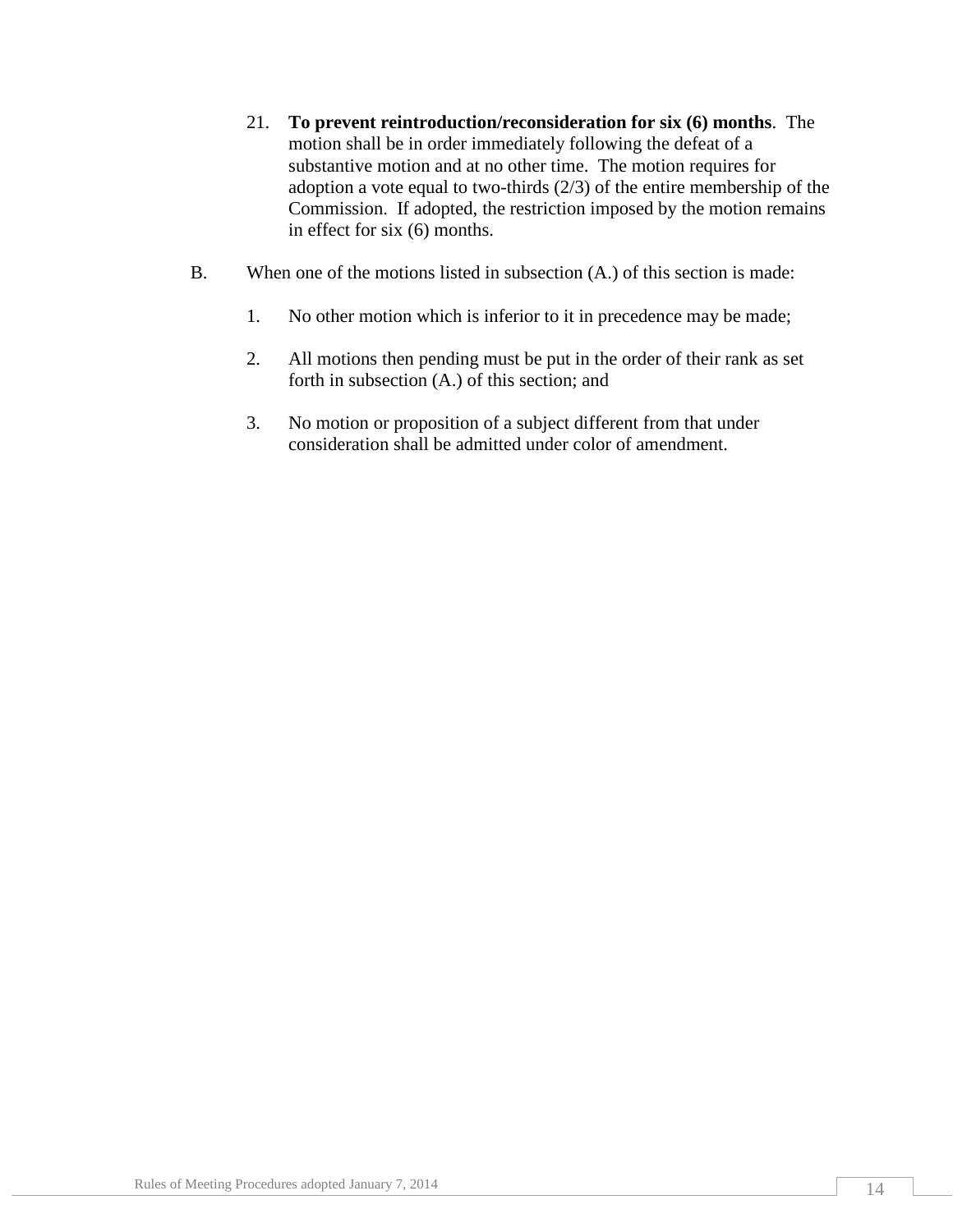## **Chapter 3 Meeting Minutes by the County Clerk**

Meeting minutes should contain what was *done* by the County Commission, not what was *said* by the members. The Teton County Clerk does not provide verbatim minutes. All meetings that are audio-recorded shall be retained for one year, or as designated by Wyoming State Archives.

#### **A. Outline of items that should be included in minutes, based on the agenda order:**

The first paragraph of the minutes should contain:

- The kind of meeting regular, special, etc.
- Name of the organization
- The date and time of the meeting
- The location of the meeting

Roll Call for the County Commission

• notate those present and those absent

Action taken on meeting minutes of previous meetings (approved, revised, etc.)

#### Adoption of the Agenda

- First, any changes to the published agenda adds, deletions, etc.
- Second, adoption of a Consent Agenda

Consent Agenda – for regular business meetings

- A main motion approving the Consent Agenda
- List each item's motion as stated in the staff report

#### Direct Correspondence to the County Commission

• Name of person submitting correspondence and date

#### Public Comment

• Include only the name and who they are representing (not their comment)

#### Matters from Staff

- Name and department of presenter
- Main motion and vote
	- o Who made the motion
	- o Exact wording of each main motion as it was voted on
	- o Who seconded
	- o If it passed or failed, with the vote count if not unanimous
	- o Who voted in opposition